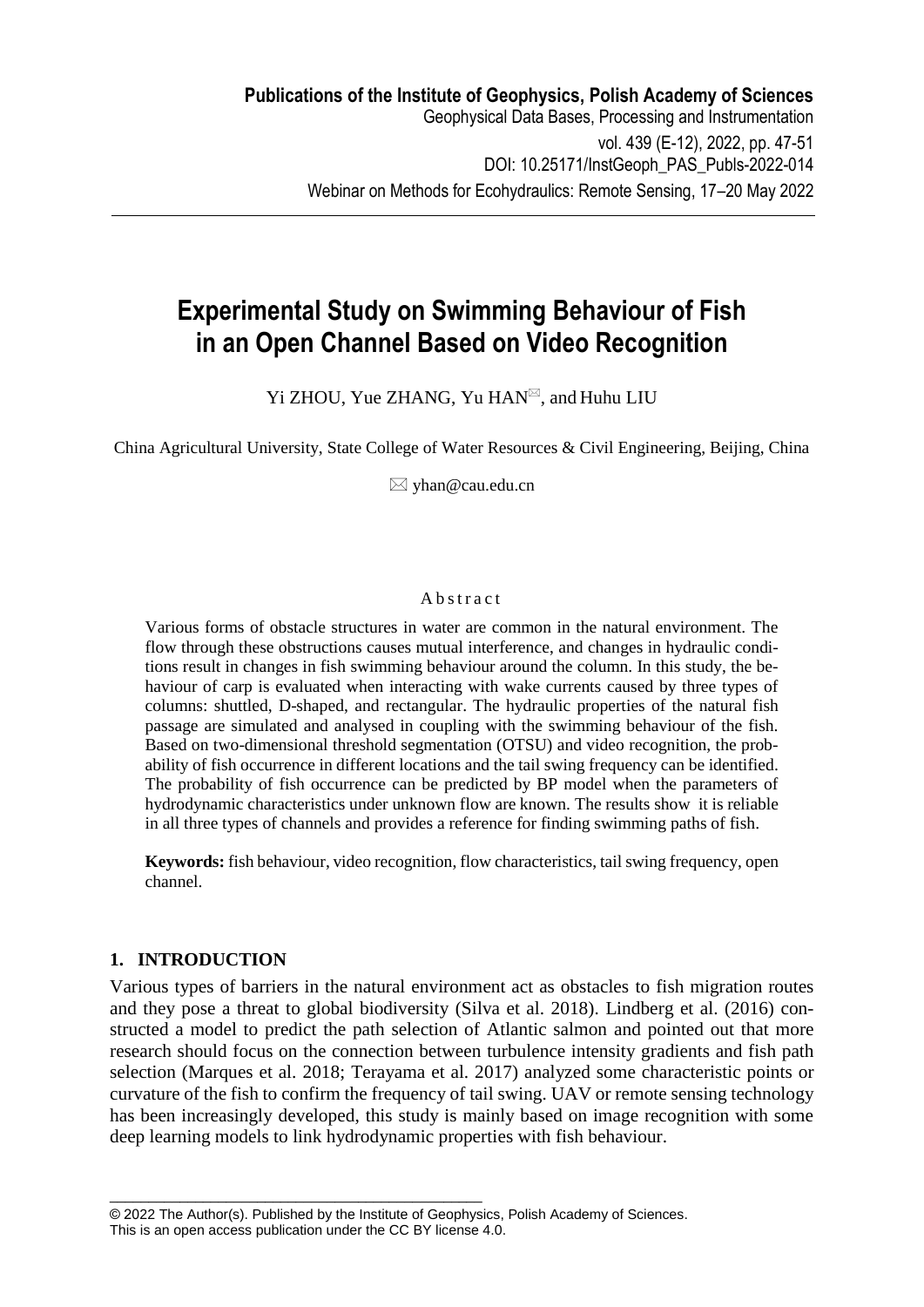### **2. MATERIALS AND METHODS**

The experimental study was conducted in an open channel. Acoustic Doppler velocimetry (ADV) was used to measure the hydraulic conditions caused by the obstacle columns. CFD numerical simulations are used to model the hydraulic properties of the rough riverbed (Fig. 1). The experimental results and numerical simulation results were verified to be correct with each other. This study uses the results of numerical simulations of the hydraulic properties. The position of the fixed camera in the experiment records the places of the fish. The experimental data of fish swimming behaviour is transformed into images, and image recognition and tracking is performed by constructing the convolutional neural network, combined with the deep learning algorithm YOLOv5 (Fig. 2). Carp are subject to fatigue and behavioural memory during the experiments, and with this, in mind, the experiments were conducted on alternate days.

The physical model test and fish swimming observation test were completed in the hydrodynamics laboratory of China Agricultural University. The open channel is a rectangular inclined tank 6.3 m long, 0.8 m wide, and 0.6 m deep. The experimental conditions were varied by adjusting the flow rate for testing. Shuttle, D-shaped and rectangular barriers are placed in the channel.



Fig. 1. Numerical simulation results for flow.



Fig. 2. Fish tracking based on video recognition.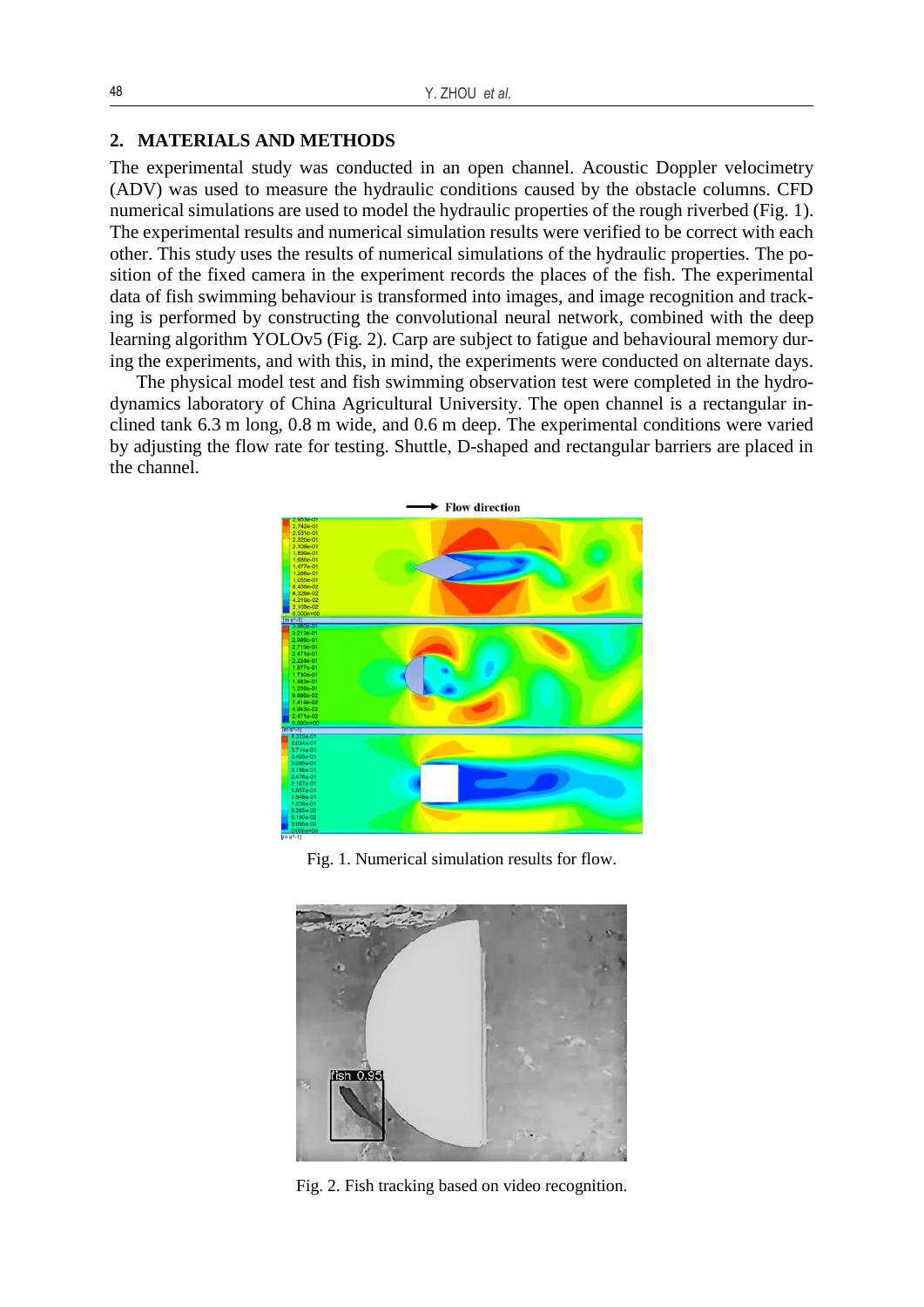#### **3. RESULTS**

Firstly the measured data verifies the correctness of the results of the numerical simulations (Fig. 3). In the subsequent analysis we therefore mainly consider the results of the simulated numerical simulations.

Based on the results of image recognition for fish, the probability of fish appearing at different locations in the channel is obtained. The results show that lower flow velocities and relatively low turbulence exist in the area behind the channel sidewalls and obstacle posts. The probability of fish occurrence was high in the area with low flow velocity and relatively low turbulence. This indicates the importance of the turbulence structure generated by the current and the water column in influencing the area and extent of fish aggregation.



Fig. 3. Probability of fish occurrence in channels with different structural columns.

# **4. DISCUSSION**

The BP neural network is a global convergence and local search optimization algorithm with strong fault tolerance and generalization ability. With flow rate *Q*, horizontal coordinate *x*, vertical coordinate *y*, flow velocity *v*, and turbulent kinetic energy TKE as input covariates. The channel is divided into 100 uniformly sized grids, and the probability of fish occurring in the grid *P* is the output covariate, forming a machine-learning mapping relationship. A stratified sampling approach is adopted, with 80% of the dataset used for training the machine learning model and the remaining 20%, half for testing and a half for inspection. Before training the BP neural network, the raw data is normalized to a number between 0 and 1. Figure 4 shows that the slope of the line fitted once to the measured and predicated values is close to 1. Some of the neurons are damaged by data perturbation will not have a great impact on the global training results, and the trained network can still process new or noisy contaminated data correctly.

Manual counting of the number of tail swings of carp. The 600 carp images with good quality were labeled. A two-dimensional threshold segmentation is taken to extract the foreground target fish body, and then the foreground graphics are refined to eliminate the bifurcation caused by the imperfection of the refinement algorithm to obtain a bifurcation-free fish body midline, extract the feature points on the head and tail of the fish body and the spine curve, and finally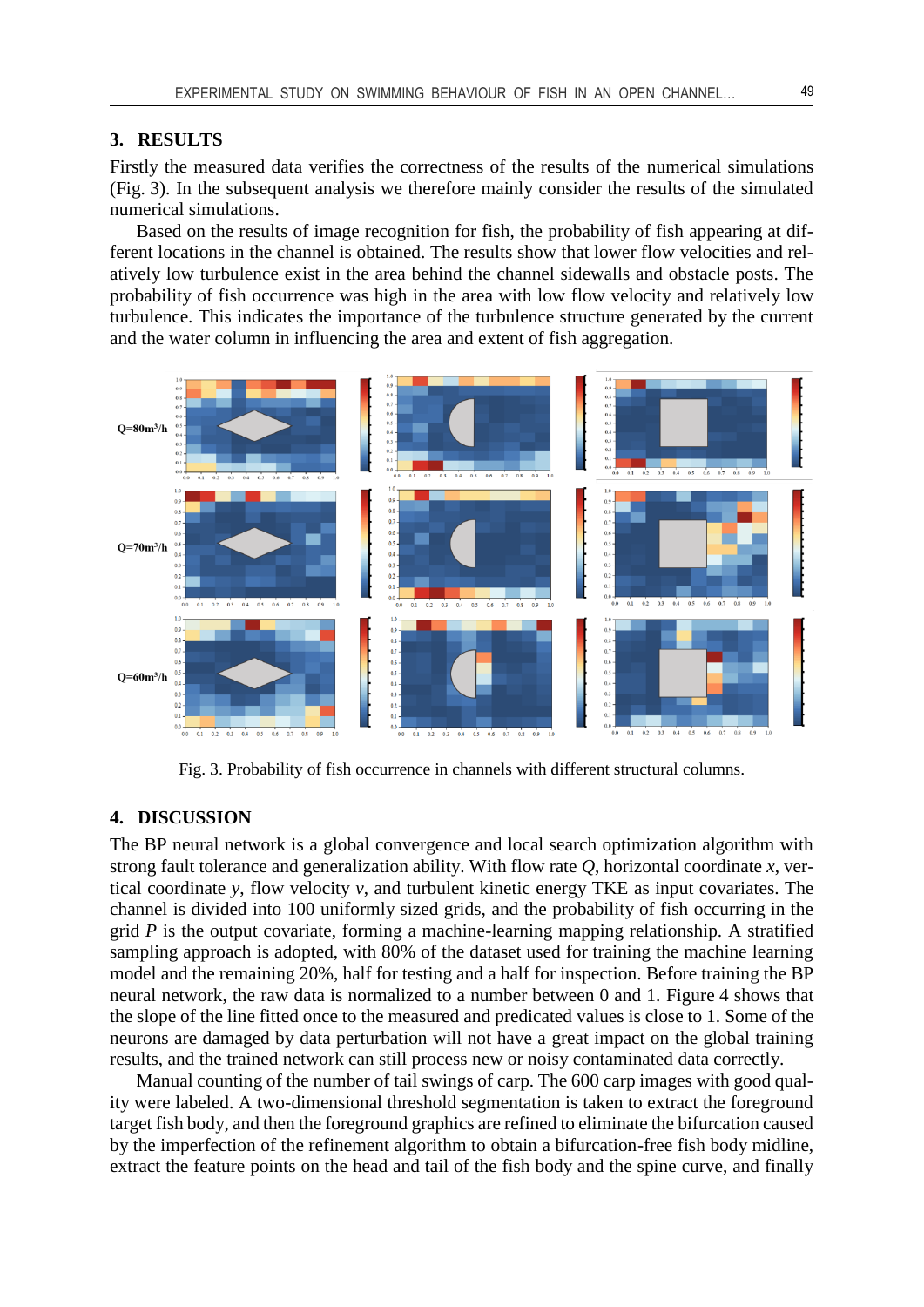calculate the curvature to obtain the number of tail wagging of the carp. The binary image refinement algorithm is chosen to extract the midline of the carp fish body. The mean value plus triple standard deviation of 0.003 and the empirical value of 0.005 were processed using the systematic error statistics. The following Table 1 shows the comparison between the number of tail swings calculated by the algorithm and the number of tail swings counted manually.



Fig. 4. Prediction results for different working conditions using BP models.

| Curvature | <b>Number</b>       | Number           | Absolute | Correct |
|-----------|---------------------|------------------|----------|---------|
| parameter | of algorithm counts | of manual counts | error    | rate    |
| 0.005     | 95                  | 109              | 15       | 92.9    |
| 0.005     | 135                 | 144              | 23       | 91.2    |
| 0.005     | 167                 | 195              | 31       | 91.9    |
| 0.005     | 234                 | 253              | 39       | 92.8    |
| 0.003     | 55                  | 109              | 10       | 60.0    |
| 0.003     | 185                 | 144              | 47       | 62.1    |
| 0.003     | 102                 | 195              | 11       | 0.58    |
| 0.003     | 413                 | 253              | 47       | 0.55    |

Table 1 Fish tail swing frequency recognition results